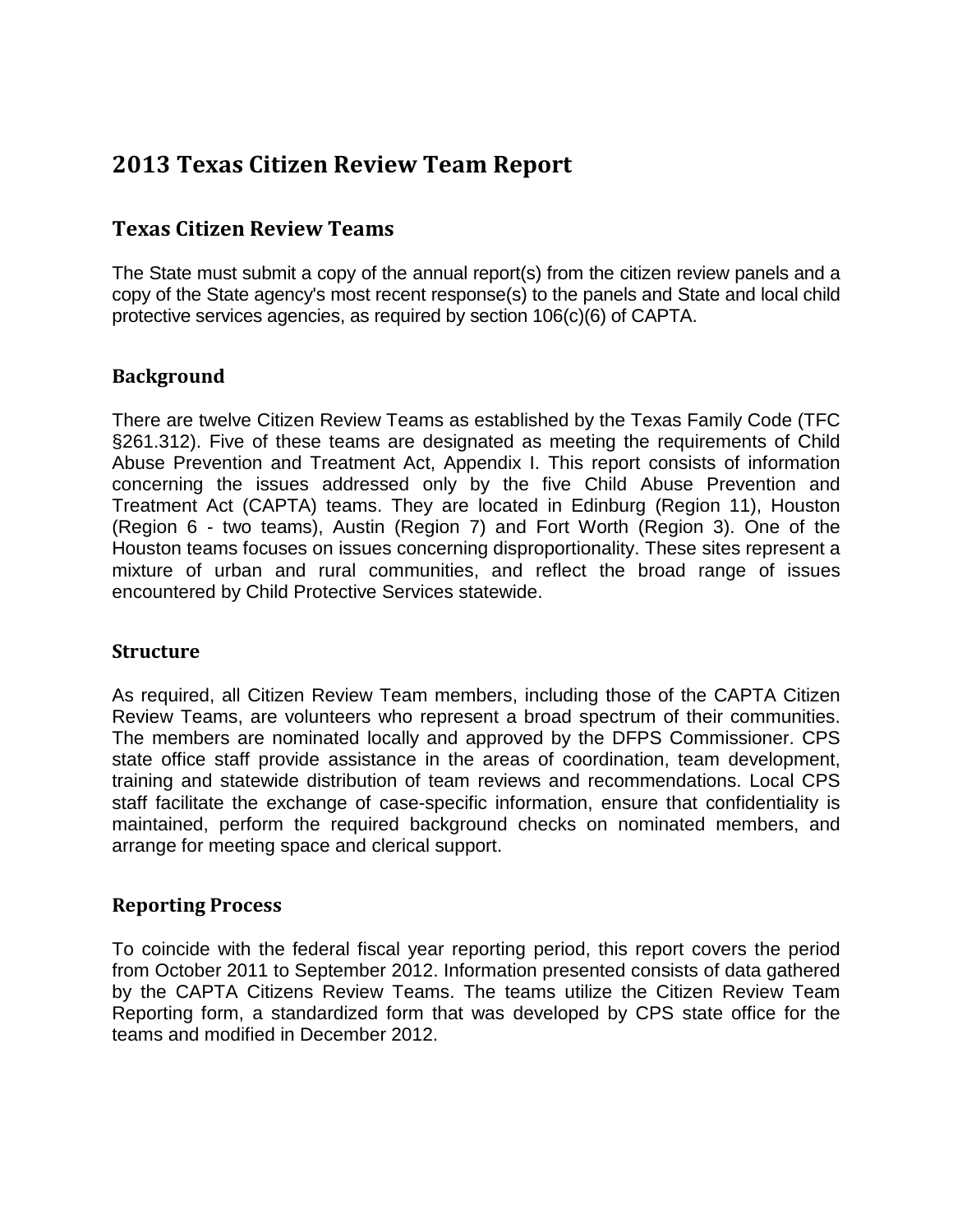#### **Agency Response**

Citizen Review Team recommendations are placed on the DFPS Web site after approval of each Annual Program and Services Report. In addition to the recommendations from the Child Abuse Prevention and Treatment Act (CAPTA) teams, it is anticipated that the recommendations and concerns expressed by other, non-CAPTA teams will be published on the website in the next fiscal year. The Web page for recommendations contains a Citizen Review Team specific mailbox that the public can use to comment on the recommendations. That Web page is: [http://www.dfps.state.tx.us/Child\\_Protection/CRT/.](http://www.dfps.state.tx.us/Child_Protection/CRT/)

State office program staff review Citizen Review Team recommendations and those recommendations are considered in policy development, training and procedures. The CAPTA teams often present recommendations for local CPS direct delivery staff about actions they would like to see taken on a particular case. These case-specific recommendations are communicated during the Citizen Review Team meeting to the CPS representatives who are present, and are recorded on the standardized reporting form. Actions on case-specific recommendations are handled at the regional level.

#### **Panel Activities**

In August 2012, a consultant with the National Resource Center for Child Protective Services met with fourteen coordinators of Texas Citizen Review Teams. Two of the coordinators are currently in the process of rebuilding their teams. Their teams have not been active and were not counted in the total number of teams. The group discussed the history of the Citizen Review Teams and also the findings from a survey of the Citizen Review Team members, completed by the resource center. During initial consultations and the onsite visit, one of the most significant challenges identified was that although CPS was providing the Citizen Review Teams individual, anecdotal case data, teams were being asked to make broad, systemic recommendations. Each of the teams was identifying cases at random and therefore the sample size for the anecdotal reviews was extremely small. Given the size and diversity of Texas, the teams did not have enough information to determine systemic issues and/or develop effective recommendations. As such, the department was having a difficult time responding to or implementing many of the recommendations, as they were based on limited data, often limited to a specific case and not supported by systemic data, not specific, or generally not actionable.

During the site visit, a new process was developed in order to enhance the Texas Citizen Review Teams. More specifically, technical assistance from the resource center assisted the participants in determining that a better process would be to identify a critical systemic issue that all teams would focus on and that CPS state office personnel would provide data beyond case data. This would provide teams with a wide range of data from which to build their recommendations.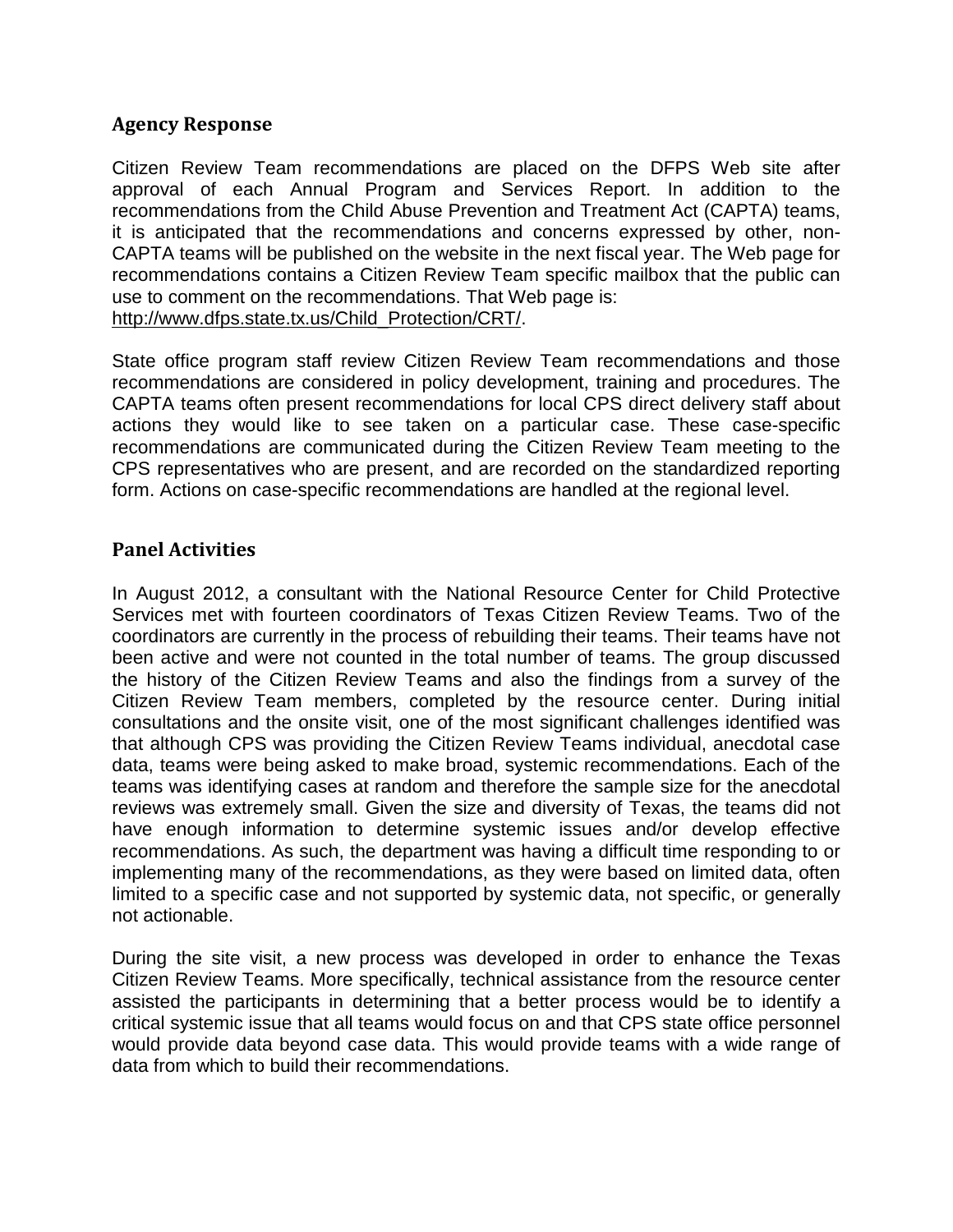For fiscal year 2013 the Citizen Review Teams are focusing on child welfare cases that involve domestic violence and improving policy, practice and outcomes for such cases. Teams are being provided state and regional quantitative data comparing domestic violence cases that had reentry from those that did not in order to identify trends by age, ethnicity, income, and other variables. Teams are provided current domestic violence policies and will be assisting in the development of new domestic violence policies. Teams are encouraged to engage in additional activities in order to make their recommendations including, but not limited to: community focus groups to assess domestic violence dynamics/services, interviews with domestic violence survivors, and reviews of other best practice materials. It is anticipated that this change in practice while result in broader recommendations from the teams.

Due to this transition in practice, during the current 2013 fiscal year, two of the CAPTA teams met quarterly in compliance with the requirements. The other teams were unable to meet quarterly, but anticipate meeting this requirement in the next federal fiscal year.

The coordinators are CPS staff assigned to this project. The Citizen Review Team coordinators work to establish local and statewide strategic planning, frequent and regular meetings of active teams, and formation of new teams. The Citizen Review Team coordinators meet regularly with state office program staff to discuss better ways to engage the community in the review process. A Citizen Review Team coordinator's manual has been developed and is available as a resource for each team.

The five CAPTA Citizen Review Teams met as follows from October 2011 through September 2012:

- Region 3 (Fort Worth/Tarrant County): October 18, 2011; April 23, 2012; and June 19, 2012.Region 06 (Houston/Harris County): October 9, 2011; May 23, 2012, and September 19. 2012.
- Region 6 (Houston/Disportionality): This team meets monthly. October 12, 2011, November 9, 2011, January 11, 2012, February 8, 2012, March 14, 2012, April 11, 2012, June 13, 2012, July 11, 2012, August 8, 2012, September 29, 2012.
- Region 07 (Austin/Travis County): July 11, 2012 and August 8, 2012.
- Region 11 (Edinburg/Hidalgo County): October 28, 2011, March 9, 2012, April 13, 2012, July 27, 2012, and September 19, 2012

The CAPTA Citizens Review Team coordinators continue to work with their communities to engage and encourage volunteers to become involved in efforts to gain feedback from the public.

# **Summary of Findings**

The findings of the CAPTA Citizen Review Teams that have statewide implications (compared to recommendations aimed at local procedures and issues) are summarized below.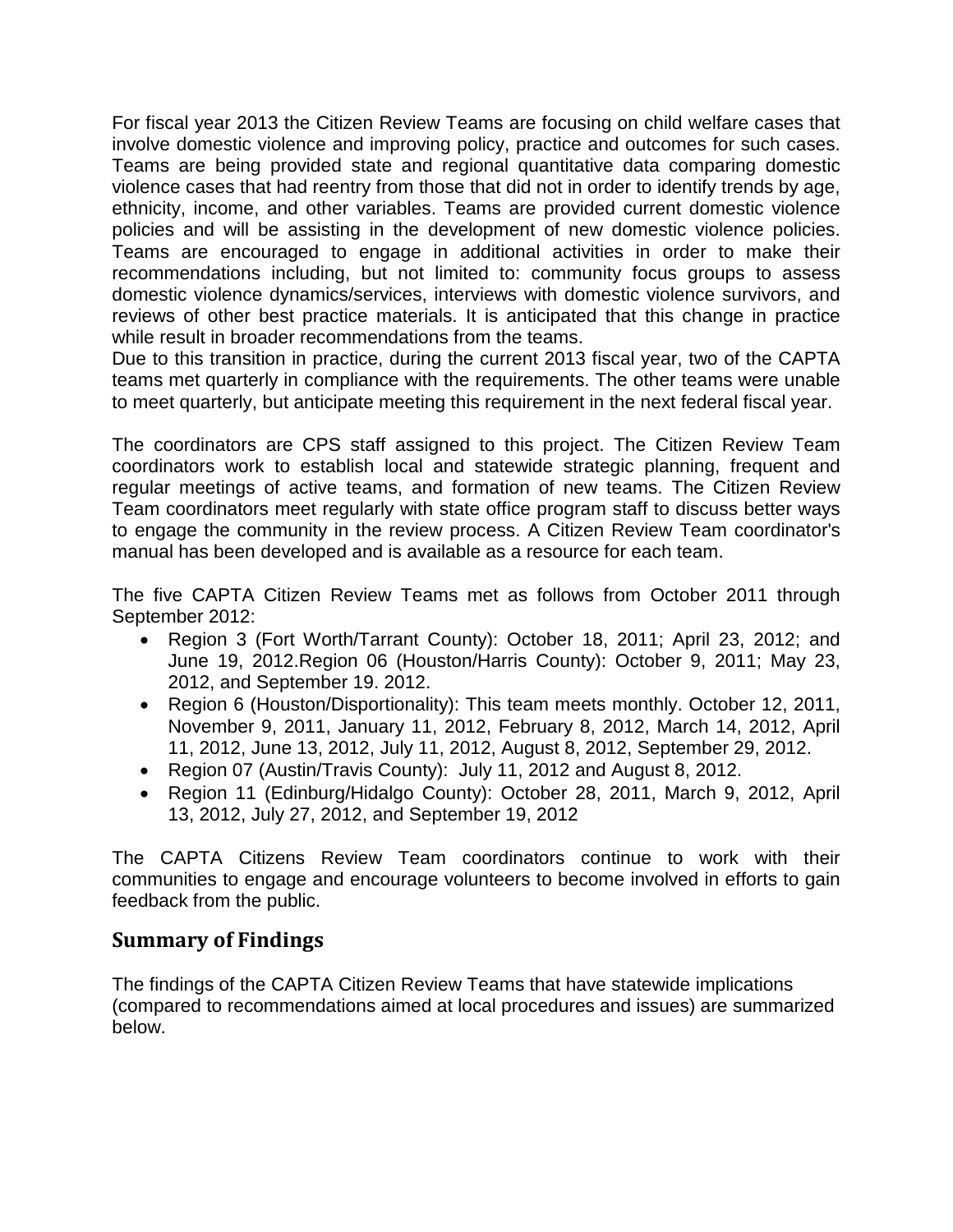- **Region 3** focused on efforts to inform communities about when and how to report child abuse and neglect. This team also focused on families who have multiple cases where services have been provided and no substantial change has been made by the family.
- **Region 6** focused on the need for more funding for services for families, as well as the need for all staff to attend cultural diversity training and training for caseworkers on working with medically fragile children and children with special health care needs.
- **Region 11** focused on the need for CPS caseworkers to receive training on physical home environment safety issues, such as hazardous materials, proper storage and disposal of chemicals, poison control, and other general protective issues.

## **CPS Protection Initiatives**

The following chart describes CPS responses that relate to the CAPTA Citizen Review Team identified issues. Each initiative reflects CPS efforts to respond to and improve the quality of the services it provides to the children and families of Texas. Other recommendations made by the teams were case specific and referred to regional management.

| <b>Region</b>   | <b>Issue Addressed</b>                                                                                                                                                                                                                                                                                                                              | <b>Recommendation</b>                                                                                                                                                                                                                                                                                                                                                                                                     | <b>CPS Response</b>                                                                                                                                                                                                                                                                                                                                                                                                                                                                                                                                                                                                                                                                                                                                                    |
|-----------------|-----------------------------------------------------------------------------------------------------------------------------------------------------------------------------------------------------------------------------------------------------------------------------------------------------------------------------------------------------|---------------------------------------------------------------------------------------------------------------------------------------------------------------------------------------------------------------------------------------------------------------------------------------------------------------------------------------------------------------------------------------------------------------------------|------------------------------------------------------------------------------------------------------------------------------------------------------------------------------------------------------------------------------------------------------------------------------------------------------------------------------------------------------------------------------------------------------------------------------------------------------------------------------------------------------------------------------------------------------------------------------------------------------------------------------------------------------------------------------------------------------------------------------------------------------------------------|
| <b>Region 3</b> | The team questioned<br>what training is<br>available in the<br>community regarding<br>reporting child abuse<br>or neglect.<br>The team asked why<br>the CPS continued to<br>provide services to<br>the family after<br>multiple cases had in<br>the past also<br>provided services<br>and no substantial<br>changes had been<br>made by the family. | CPS should ask<br>reporters to make<br>reports immediately<br>on abuse/neglect<br>because once an<br>investigator sees the<br>child the injury may<br>have healed.<br>Making unannounced<br>home visits is best<br>practice as making<br>an appointment alerts<br>the family of the visit.<br>CPS should limit the<br>services they give to<br>the family and see<br>what initiative the<br>parents take on their<br>own. | <b>Community Engagement</b><br>staff conduct community<br>presentations to educate<br>the public about how to<br>report child abuse or<br>neglect. Ensuring timely<br>reporting is emphasized.<br>Schools and social service<br>providers who are likely to<br>see children are prioritized<br>populations for the trainings,<br>but CPS staff provide<br>training when requested.<br>There is also information<br>about the statutory<br>requirement to report child<br>abuse and neglect within 72<br>hours and 48 hours for<br>professional reporters on<br>the DFPS website, as well<br>as an online training module<br>available educating the<br>community about reporting<br>child abuse and neglect.<br><b>County Child Welfare</b><br>Boards across the state |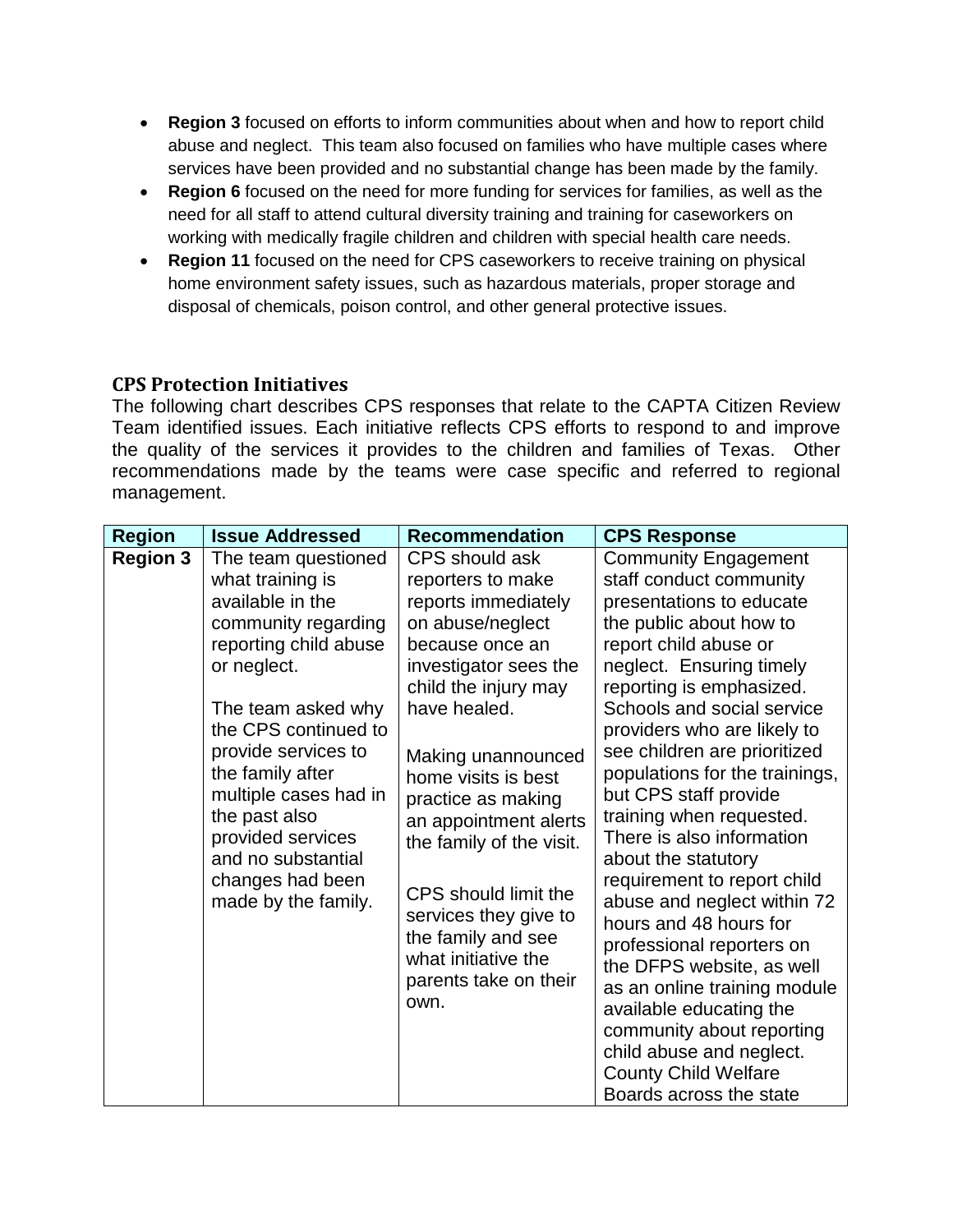|                 |                                         |                                             | distribute informational<br>giveaways with the number |
|-----------------|-----------------------------------------|---------------------------------------------|-------------------------------------------------------|
|                 |                                         |                                             | to report printed on the item                         |
|                 |                                         |                                             | and encourage all Texans                              |
|                 |                                         |                                             | to report child abuse and                             |
|                 |                                         |                                             | neglect.                                              |
|                 |                                         |                                             |                                                       |
|                 |                                         |                                             | Many of the parents seen                              |
|                 |                                         |                                             | by CPS have experienced                               |
|                 |                                         |                                             | long-term trauma and are in                           |
|                 |                                         |                                             | substantial crisis when they                          |
|                 |                                         |                                             | enter CPS. Given that                                 |
|                 |                                         |                                             | research shows that it is in                          |
|                 |                                         |                                             | children's best interest to                           |
|                 |                                         |                                             | safely live with their birth                          |
|                 |                                         |                                             | families, the CPS                                     |
|                 |                                         |                                             | philosophy is to assist birth                         |
|                 |                                         |                                             | families in need by linking                           |
|                 |                                         |                                             | them to critical services that                        |
|                 |                                         |                                             | will address the problems<br>that led to child        |
|                 |                                         |                                             | abuse/neglect. Client                                 |
|                 |                                         |                                             | motivation is considered                              |
|                 |                                         |                                             | throughout the process, but                           |
|                 |                                         |                                             | navigating the service                                |
|                 |                                         |                                             | infrastructure could be                               |
|                 |                                         |                                             | challenging for parents to                            |
|                 |                                         |                                             | do in isolation, and would                            |
|                 |                                         |                                             | likely lead to worse                                  |
|                 |                                         |                                             | outcomes for the children.                            |
|                 |                                         |                                             | For this reason, CPS makes                            |
|                 |                                         |                                             | every reasonable attempt to                           |
|                 |                                         |                                             | assist families in being                              |
|                 |                                         |                                             | successful and having a                               |
|                 |                                         |                                             | safe environment.                                     |
| <b>Region 6</b> | The team would like                     | The team would like                         | In January 2012, CPS                                  |
|                 | to see additional                       | training developed                          | published policy targeted                             |
|                 | training for                            | for investigative staff<br>on how to handle | specifically toward working                           |
|                 | caseworkers on<br>working with children | reports on families                         | with children with special<br>health care needs.      |
|                 | with special health                     | with medically fragile                      |                                                       |
|                 | care needs.                             | children. A tip sheet                       |                                                       |
|                 |                                         | should be developed                         |                                                       |
|                 |                                         | for investigation                           |                                                       |
|                 |                                         | workers to use when                         |                                                       |
|                 |                                         | they are assigned an                        |                                                       |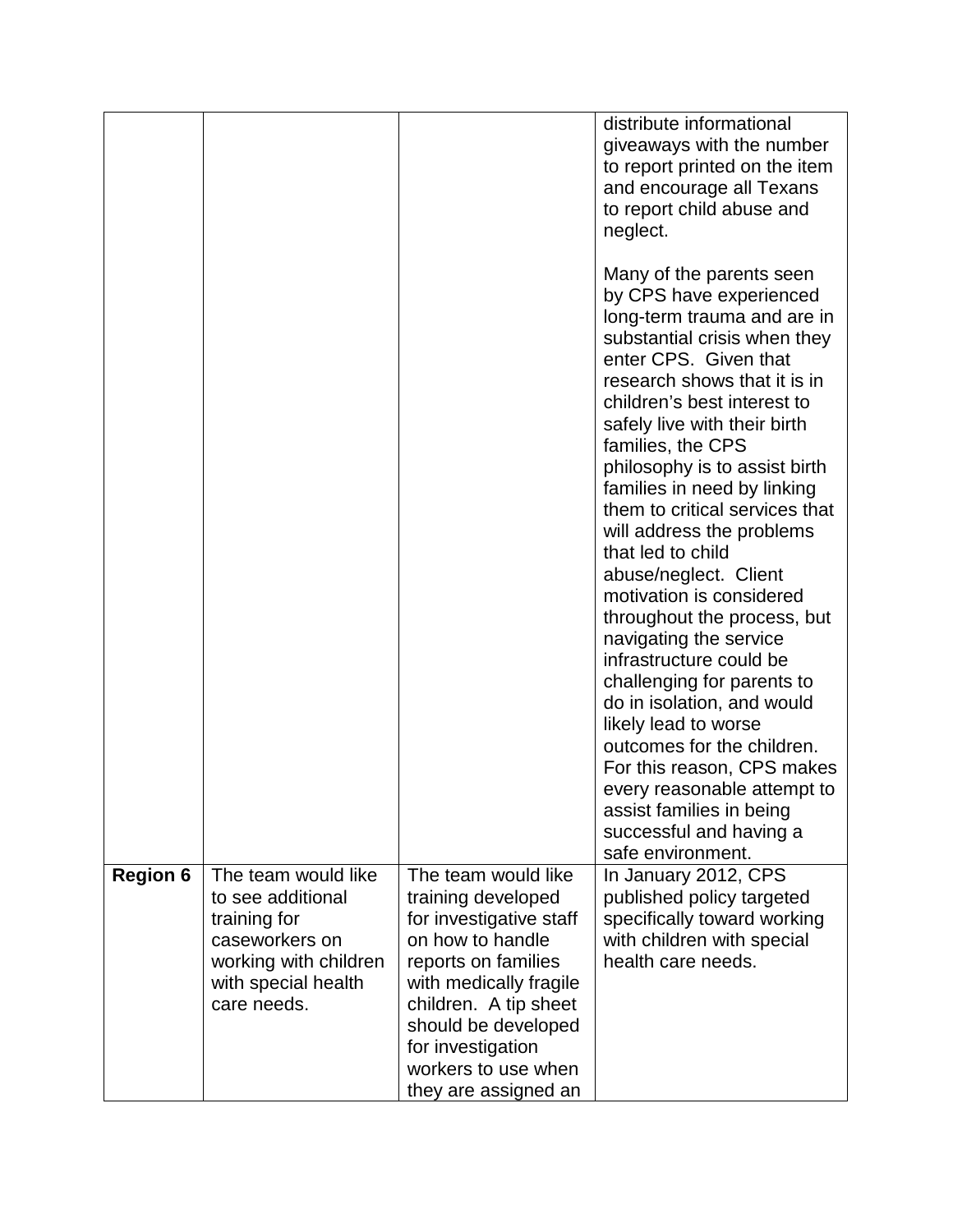|  | investigation         |  |
|--|-----------------------|--|
|  | involving a medically |  |
|  | fragile child.        |  |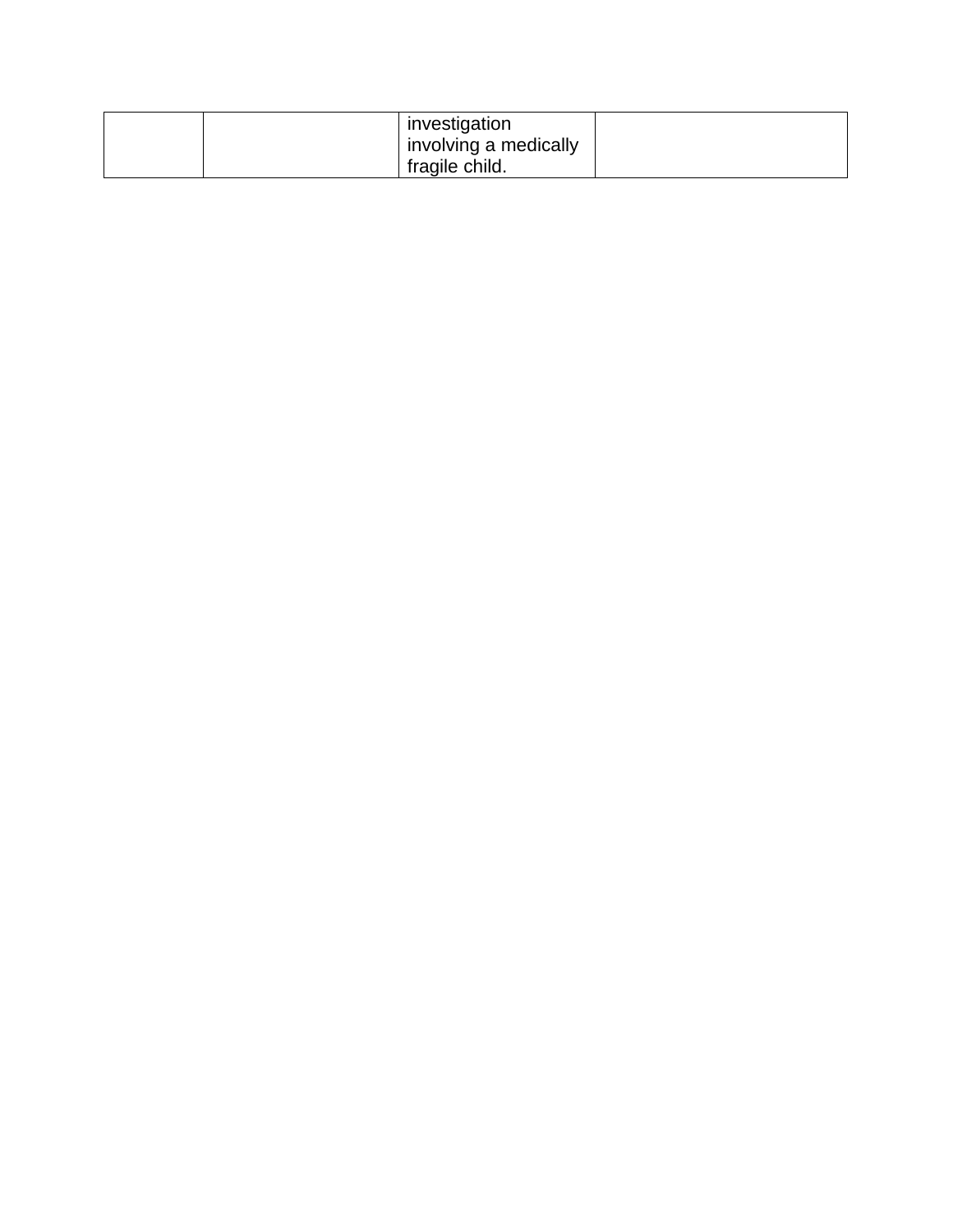| <b>Region 6</b>                                     | Due to the limitations<br>of the agency's<br>finances, many<br>families do not<br>receive the intensive<br>level of services<br>needed to break<br>cycles of violence<br>and abuse. | More funding for<br>resources such as<br>therapy is a need.                         | CPS is in the process of<br>strengthening relationships<br>with community partners to<br>increase the resources that<br>are available. The goal is to<br>create a community<br>supported child protective<br>system. There has been an<br>interest by numerous<br>foundations that will<br>potentially increase the<br>amount of resources available<br>to CPS for families in need.                                                                                                                                                                                                                                                                                                                                                                                                                                                                                                                                        |
|-----------------------------------------------------|-------------------------------------------------------------------------------------------------------------------------------------------------------------------------------------|-------------------------------------------------------------------------------------|-----------------------------------------------------------------------------------------------------------------------------------------------------------------------------------------------------------------------------------------------------------------------------------------------------------------------------------------------------------------------------------------------------------------------------------------------------------------------------------------------------------------------------------------------------------------------------------------------------------------------------------------------------------------------------------------------------------------------------------------------------------------------------------------------------------------------------------------------------------------------------------------------------------------------------|
| <b>Region</b><br>6<br>(Dispro-<br>portional<br>ity) | The team recognized<br>that training in<br>cultural issues led to<br>better safety decision<br>making.                                                                              | All staff, not just<br>management, should<br>attend cultural<br>diversity training. | "Knowing Who You Are"<br>training is provided to all new<br>CPS caseworkers during<br><b>Basic Skills Development</b><br>Training. It is now a<br>mandatory course for all CPS<br>direct delivery staff.<br>Individuals in DFPS support<br>positions, the community, and<br>external partners are also<br>invited to participate in the<br>"Knowing Who You Are"<br>workshops. Facilitators<br>include staff from the Center<br>for Learning and<br>Organizational Excellence,<br>program staff, and<br>Disproportionality staff.<br>In addition to "Knowing Who<br>You Are", DFPS offers<br>additional cultural<br>competency courses as part<br>of the Caseworker and<br><b>Supervisor Certification</b><br>Process. These courses are<br>offered online and in<br>classroom settings. The<br>courses are taught by the<br>Center for Learning and<br><b>Organizational Excellence</b><br>staff and external contractors. |